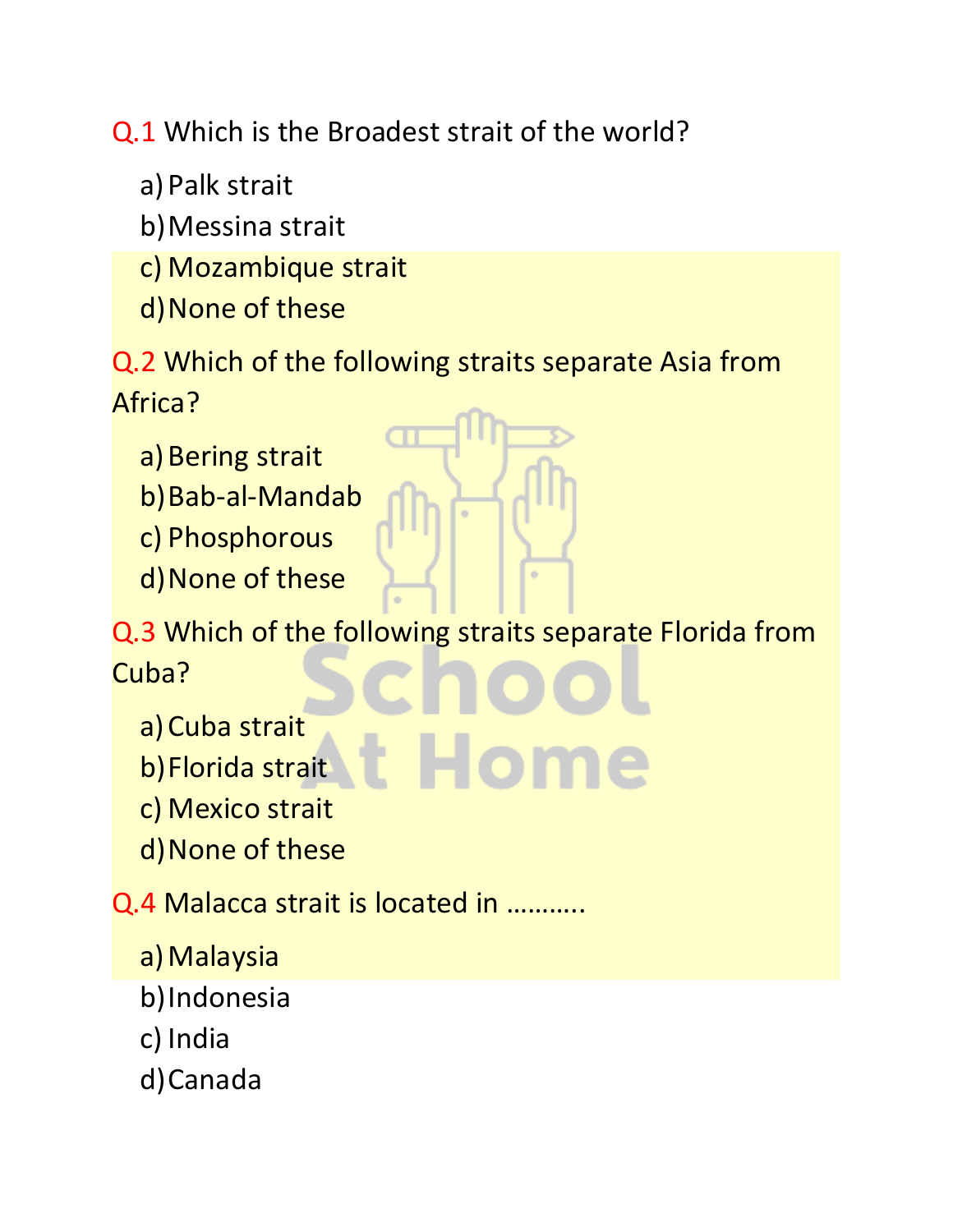Q.5 Dardanelles strait is located in which country?

a)Turkey b)Indonesia c) USA d)Canada Q.6 Palk strait is located in the ………. a)Pacific Ocean b)Arctic Ocean c) Indian Ocean d)Atlantic Ocean Q.7 Which is the longest strait of the world? a) Palk strait b)Malacca strait c) Messina strait d) Bosporus strait

Q.8 Which is the only strait between Atlantic and Pacific Ocean?

- a) Davis strait
- b)Magellan strait
- c) Sunda strait
- d)Josher strait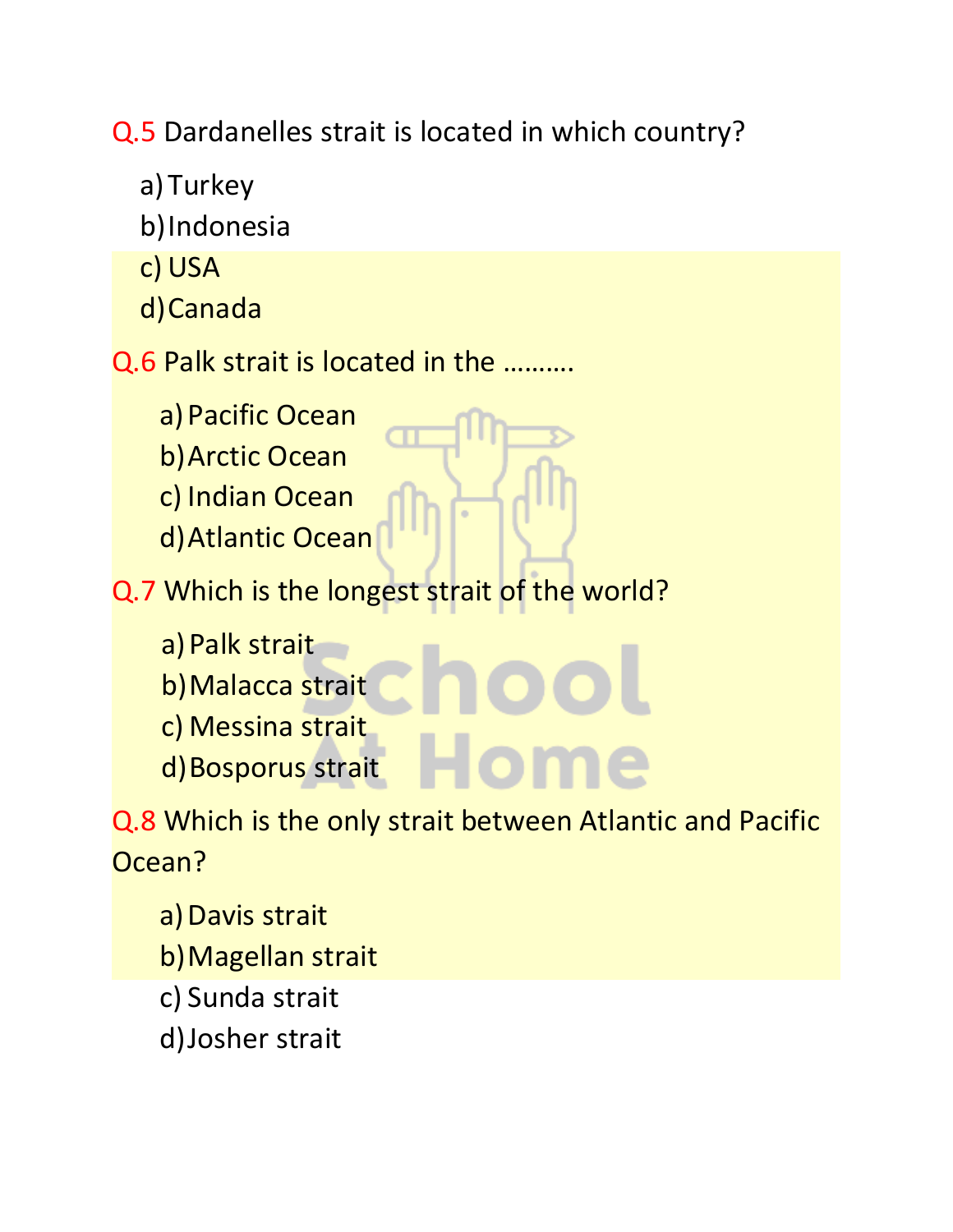Q.9 Which strait connects Java sea to Indian ocean?

- a)Gibralter
- b)Johar
- c) Malaka
- d)Hormaz
- Q.10 Which strait connects England with France?

t Hom

- a) Dover
- b) Bering
- c) Gibralter
- d)Malaka
- Q.11 Iberian Peninsula is a part of ..
	- a)Asia
	- b)Africa
	- c) Europe
	- d)None of these
- Q.12 Diego Garcia is an island in …………
	- a)Arabian sea b) Bay of Bengal c) Indian Ocean d)Gulf of Aden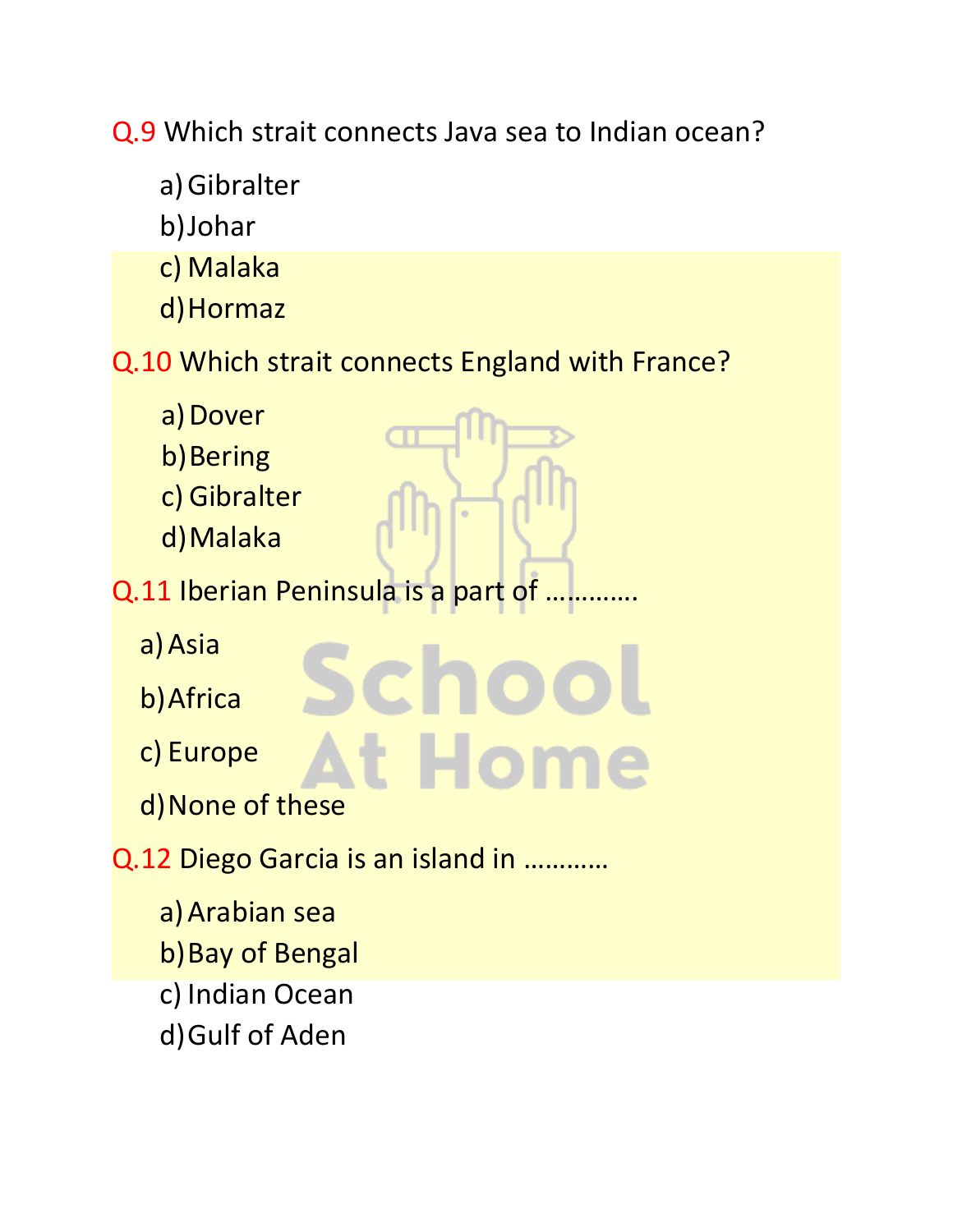Q.13 The largest peninsula in the world is ………..

- a) Southern India
- b)Eastern India
- c) Alaska
- d)Arabia
- Q.14 New Guinea Island is located in ………….
	- a) South Atlantic
	- b) Sea of China
	- c) Indian Ocean
	- d)Southwest Pacific
- Q.15 Which is the third largest island of the world?

t Hom

- a) Honshu
- b) Baffin
- c) Borneo island
- d)None of these

## Q.16 Sumatra island is under the control of ……….

- a) Malaysia
- b)Indonesia
- c) Russia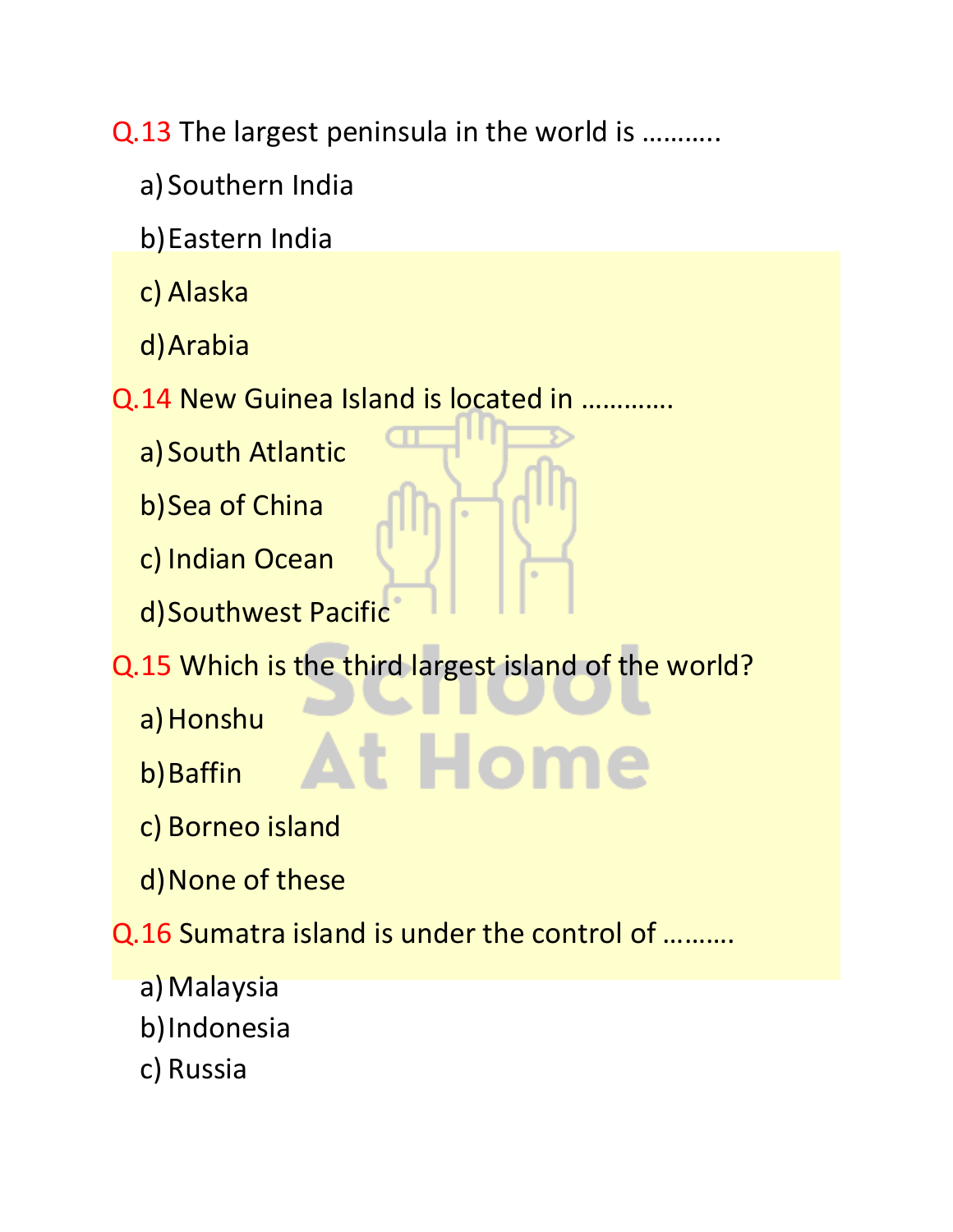d)Japan

Q.17 Honshu Island is the part of ……….

- a) China
- b)Thailand
- c) Japan
- d)Russia

Q.18 The largest island of Indian ocean is ………..

- a) Madagascar
- b)Sumatra
- c) Baffin
- d)Borneo

Q.19 The second largest island of Atlantic Ocean is ………

- a) Britain
- b) Baffin
- c) Borneo
- d)Java
- Q.20 Great Britain is an island located in …………..
	- a) Pacific Ocean
	- b)Atlantic Ocean
	- c) Indian Ocean
	- d)None of these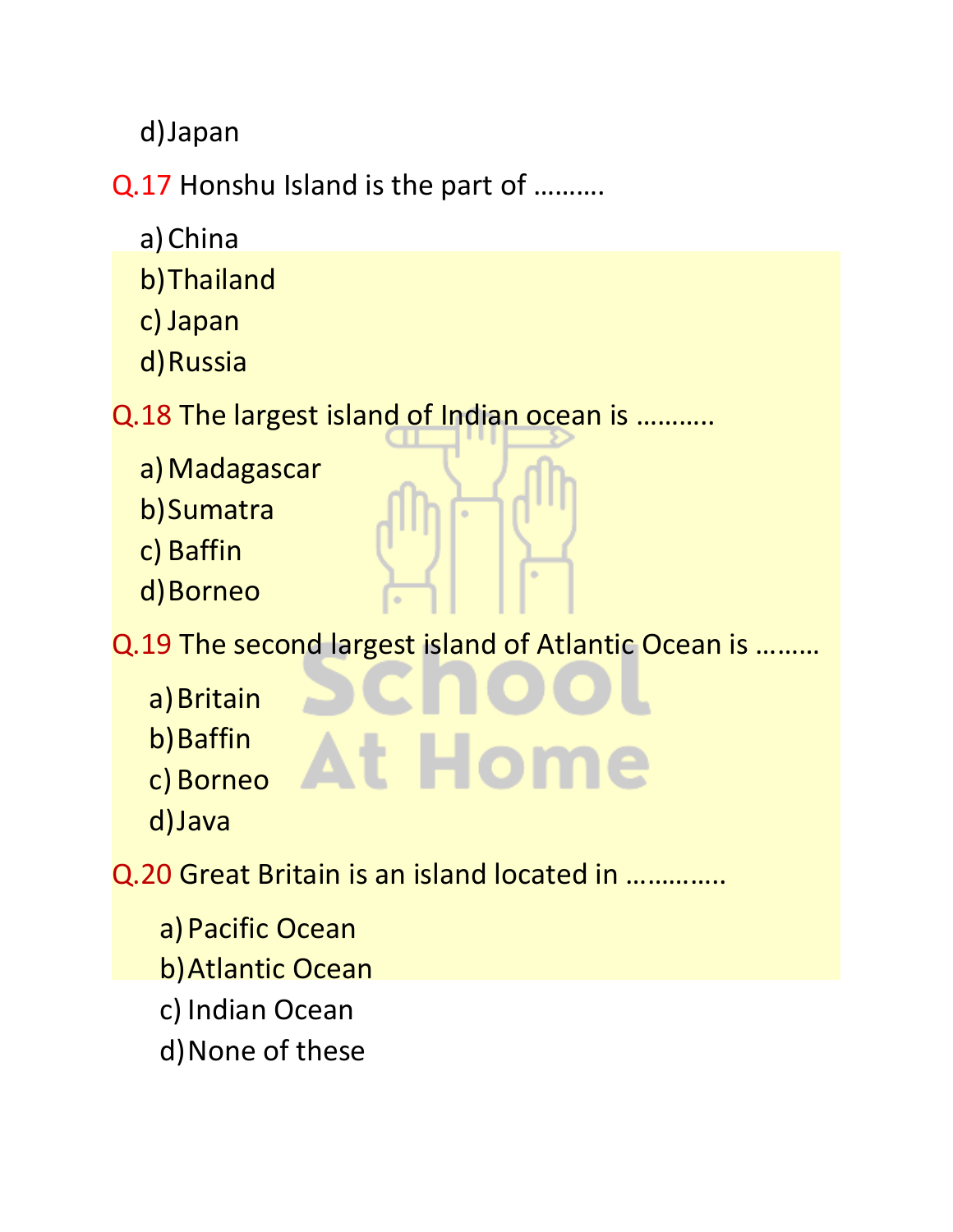Q.21 Cuba is an island of ……………..

- a) Pacific Ocean
- b)Caribbean Sea
- c) Indian Ocean
- d)Atlantic Ocean

## Q.22 West Indies consists of how many islands?

- a)1000
- b)1100
- c) 1200
- d)1400

Q.23 There are how many island in Indonesia?

- a)12000
- b)13000
- c) 14000
- d)15000

Q.24 Which is the largest archipelago of the world?

t Hom

- a) Indonesia
- b)Malaysia
- c) West Indies
- d)Japan